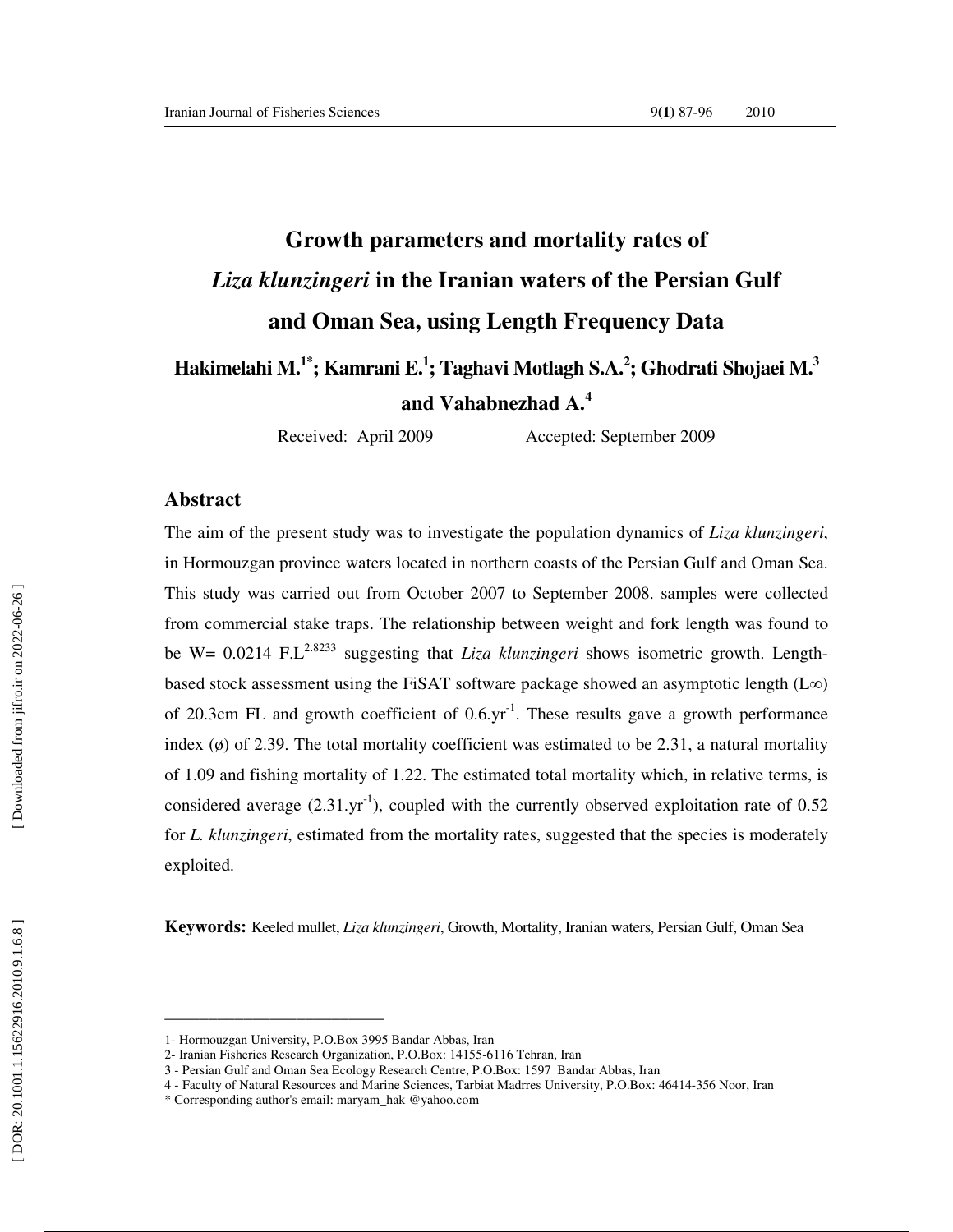# **Introduction**

The dynamic mathematical models (e.g. Beverton & Holt, 1957, 1966), are useful for predicting future yields and aid in defining management strategies in fisheries.

 Knowledge on growth and mortality of fish populations is an essential prerequisite for the derivation of these models. In tropical and subtropical waters, despite the difficulty in determining age of fish, the dynamic pool models have, unfortunately, been underutilized for defining management strategies. However, with the development of the lengthbased stock assessment methodologies, it is possible to investigate population dynamics of fish stocks in tropical waters (Pauly, 1984; Pauly & Morgan, 1987).

The multispecies fishery in the Persian Gulf is dominated by many commericially important species including *Liza klunzingeri*, *Pampus argenteus*, *Acanthopagrus* spp., *Epinephelus tauvina*, *Formio niger*, *Tenualosa ilisha*, *Pomadasys kaanan*, *Otolithes argenteus*, *O. ruber* (Al-Husaini *et al*., 2001; Al-Husaini, 2002; Bishop, 2002,2003).

Despite their commercial importance, it is only recently that some of the species have been a subject of biological investigations: Reproduc-tion (Abou-Seedo & Al-Khatib, 1995; Dadzie *et al*., 1998, 2000a; Abou-Seedo *et al*., 2003; Abou-Seedo & Dadzie, 2004, 2008; Dadzie, 2007a; Dadzie & Abou-Seedo, 2008), community structure and fish assemblages (Abou-Seedo, 1992; Wright *et al*., 1996), food and feeding habits (Dadzie *et al*., 2000b; Dadzie, 2007b), length-weight relationships (Dadzie *et al*., 2000c; Abou-Seedo *et al*., 2002; Dadzie *et al*., 2008). From the above, only the studies by Abou-Seedo & Al-Khatib, 1995 and Abou-Seedo & Dadzie, 2004 targeted specifically *L. klunzingeri*.

 There are few pioneering reports concerning population dynamics (Morgan, 1981,1982, 1985; Ali & Mahmood, 1993; Al-Husaini *et al*., 2001; Al-Husaini, 2002) ignored *L. klunzingeri*. It was against this background of information scarcity on the biology of *L. klunzingeri*, coupled with the need to provide much-needed scientific data for the management and rational exploitation of this valuable resource, that the present study was undertaken to evaluate the growth characteristics of this species in the Iranian waters, using FiSAT II on size composite data from 2007 to 2008. The objectives of this study were therefore to provide information pertaining to growth parameters, mortality rate of this species in the Iranian waters of the Persian Gulf and Oman Sea.

#### **Materials and methods**

In total, 1400 specimen were collected from landing sites (Jask, Kong and Salakh) of the Hormouzgan province waters of the Persian Gulf and Oman Sea (Fig. 1), using stake traps (Abou-Seedo, 1992). Fork lengths of all samples were recorded to the nearest 0.1cm. The length measurements were grouped into 1cm-length classes for the construction of monthly length distribution from October 2007 to September 2008. The data analyzed using the FAO ICLARM Stock Assessment Tools II (FiSAT II) (Gayanilo & Pauly, 1997). The entire 12 month data were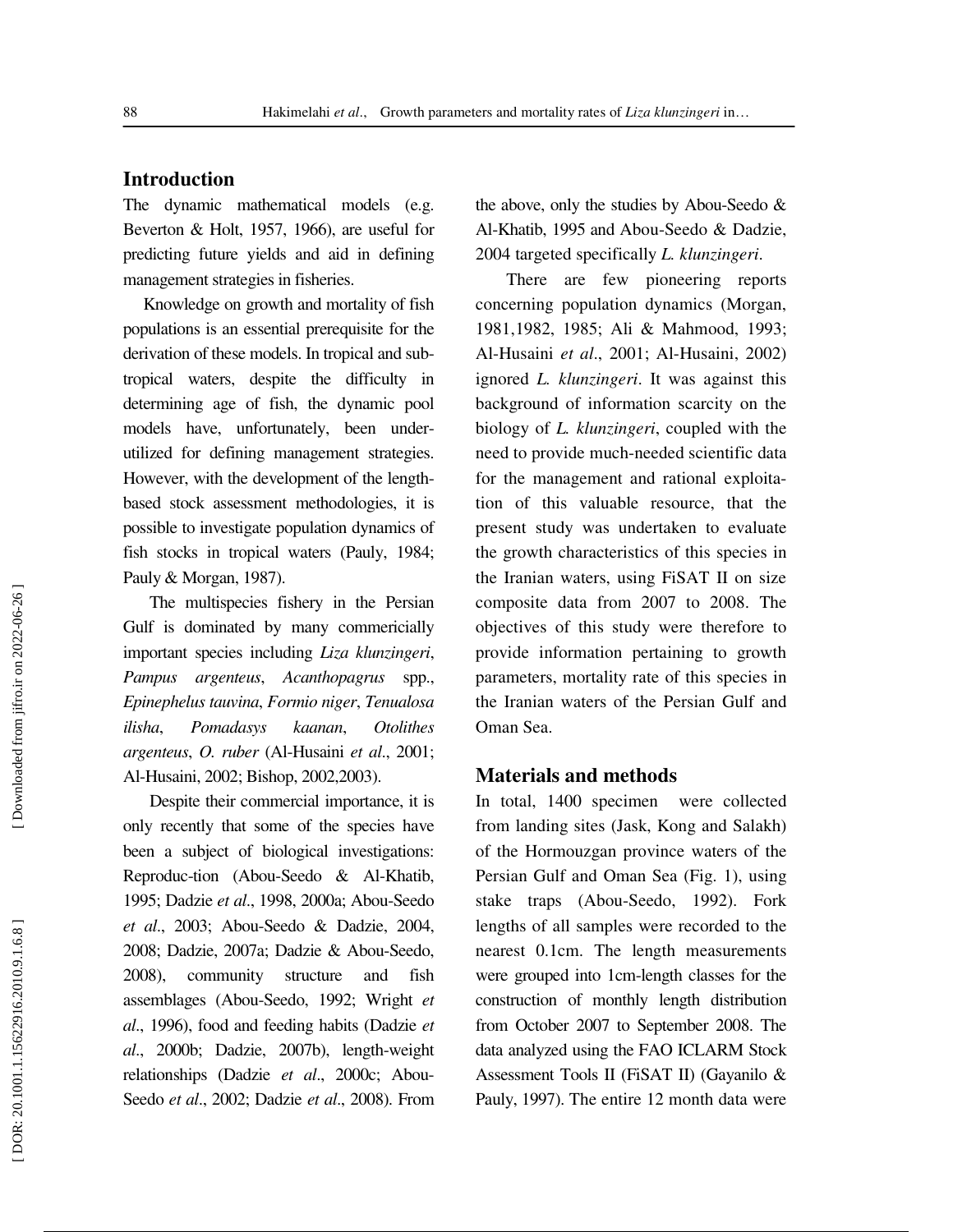merged by months and considered as a single file representing one theoretical year, and analyzed accordingly.

The relationship between fork length (FL) and total weight (TW) was estimated using linear regression analysis. To linearize the power curve  $(W = aL^b)$  that

best described this relationship; both variables were transformed using natural logarimns. The line of best fit for the linear relationship as described by Pauly, 1983 by the formula,  $\ln TW = \ln a + \ln FL$ , was applied.

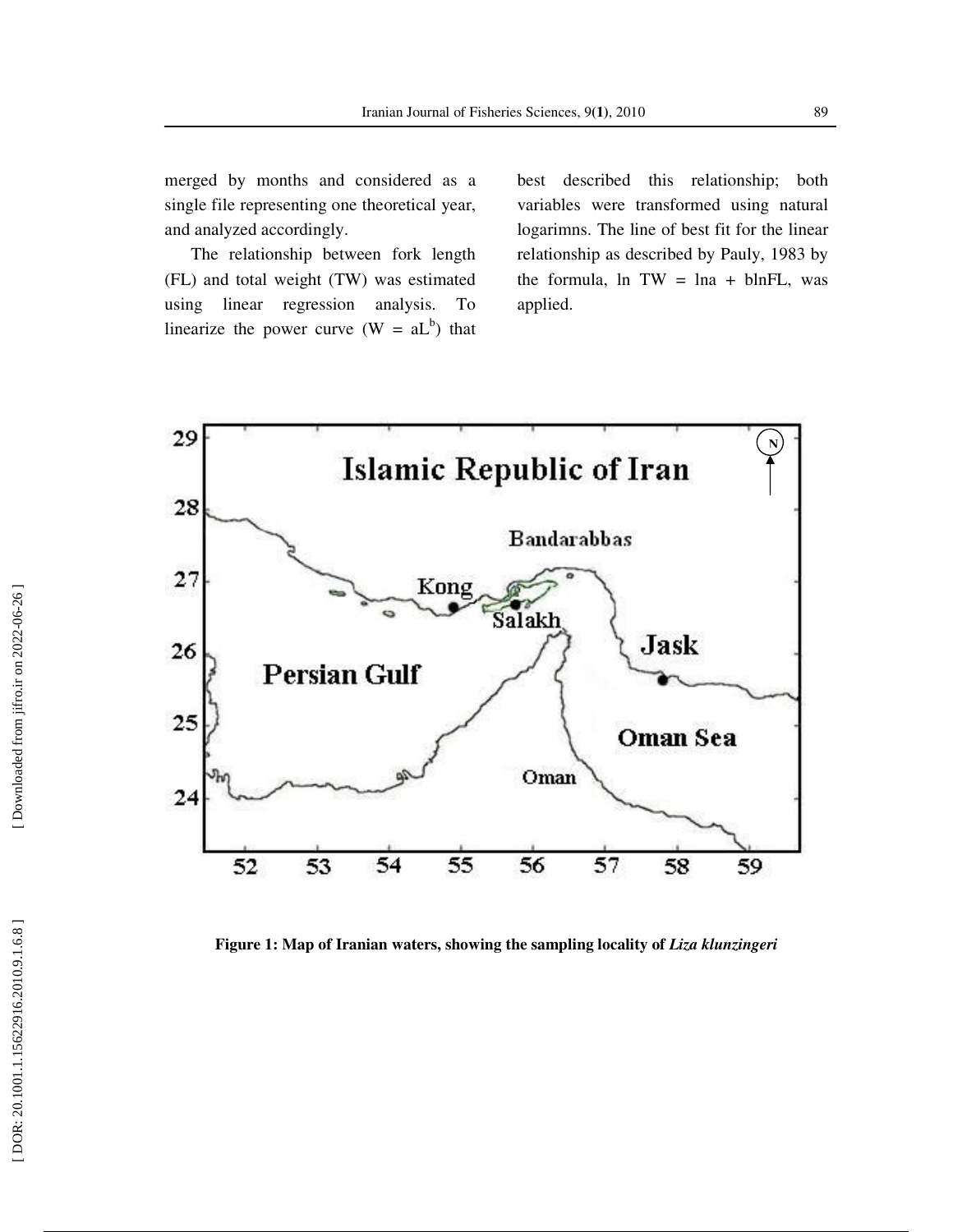From the length-frequency distribution of the samples, ELEFAN 1 was used to obtain preliminary estimates of asymptotic length  $(L\infty)$  and growth constant  $(K)$  of the von Bertalanffy Growth Function (VBGF) following Gayanilo *et al*., 2002. Based on these preliminary estimates, a lengthconverted catch curve was constructed. Through the detailed analysis of the left (ascending) part of the length-converted catch curve, the mean selection curve of the fishing gear was estimated. New estimates of  $L_{\infty}$  and K were obtained using the FiSAT software from the analysis of the corrected length-frequency data. The best growth curve was then fitted on the basis of a nonparametric scoring from the goodness of a fit index, the so-called 'Rn value' (Gayanilo *et al*., 2002). t <sup>0</sup> was estimated by employing the equation of Pauly, 1980:

Log  $(-t_0)$  =  $-0.3922 - 0.2752$  Log L $\infty$  - 1.038 Log K

 The seasonalzed catch-curve applied to the summed length-frequencies was of the form:  $ln(N) = a + b \cdot t'$ , where N is the number of fish in a given length-class, obtained as a pseudo-cohorts by " slicing " away the polynomial frequency distribution using successive growth curves,  $t'$  is the relative age of the fish in that pseudocohort, while b, with sign changed, provides an estimate of Z (Pauly, 1984a). For obtaining an independent estimate of the natural mortality (M), Pauly's equation (Pauly, 1980) was employed. The mean annual environmental temperature used in the estimation was 26.5ºC (reproduce with

permission from Iran Environmental Organization).

 Fishing mortality (F) was derived as the difference between Z and M. Following the estimations of Z, M and F, the routine was also used to obtain the exploitation rate (E) as F/Z.

#### **Results**

The length range for adult males was 100- 160mm and for females, 92-183mm. The relationship between length and weight was shown in Fig. 2. Linear regression analysis of the length-weight data showed a relationship of W=  $0.0214$  F.L<sup>2.8233</sup> with a regression coefficient  $R^2 = 0.87$ . The minimum, maximum and mean weights were 10.03, 73.62 and  $36.4g$  (SD = 9.89), respectively.

 The K-scan technique (Dadzie *et al*., 2005), indicated an L ∞ of 20.3cm FL and a K value of  $0.60$ .yr<sup>-1</sup> for the original dataset. These results gave a growth performance index (ø) of 2.39. From growth analysis of data corrected by incorporating the probabilities of capture, the K-scan technique did not indicate any important change. The estimates of  $L\infty$  and K originating from the raw data were, therefore, considered for other analyses. The yearly growth curve is shown in Figure 3. The value of  $t_0$  was taken as  $-0.52$ and the growth performance index  $(\phi)$  was 2.39. Total mortality coefficients from a length-converted catch curve indicated an annual estimate, for animals aged 1-5 years, of  $2.31.yr^{-1}$  (Fig. 4). Natural mortality was  $1.09 \text{ yr}^{-1}$ . The total fishing mortality was therefore  $1.22.\text{yr}^{-1}$  and the estimated current exploitation rate was 0.52.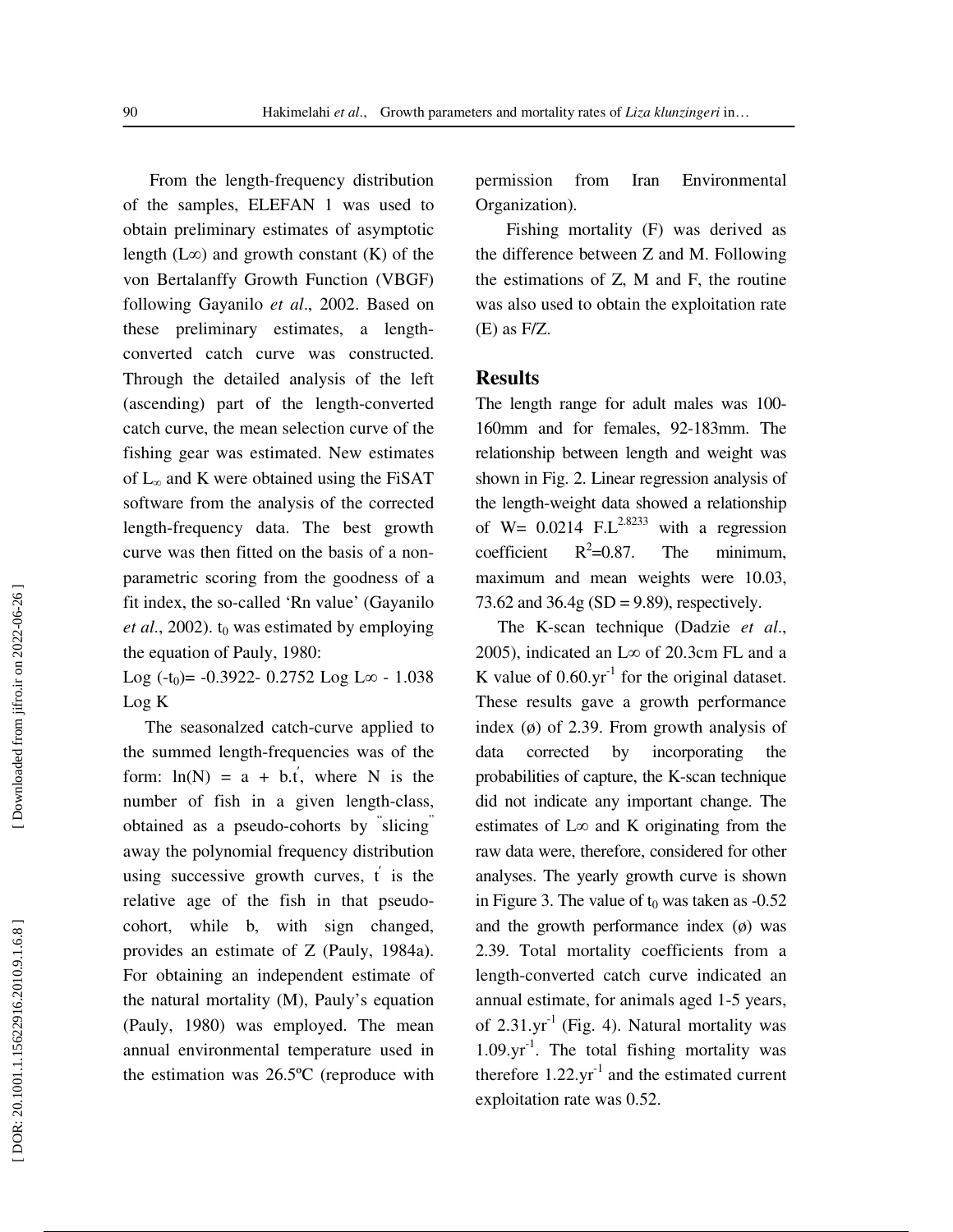

**Figure 2: Length-weight relationship among** *L. klunzingeri* **in Iranian waters of the Persian Gulf and Oman Sea (2007-2008)** 



**Figure 3: Growth curve of** *L. klunzingeri* **in Iranian waters of the Persian Gulf and Oman Sea (2007-2008)** 



**Figure 4: Length-converted catch curve for** *Liza klunzingeri* **in Iranian waters**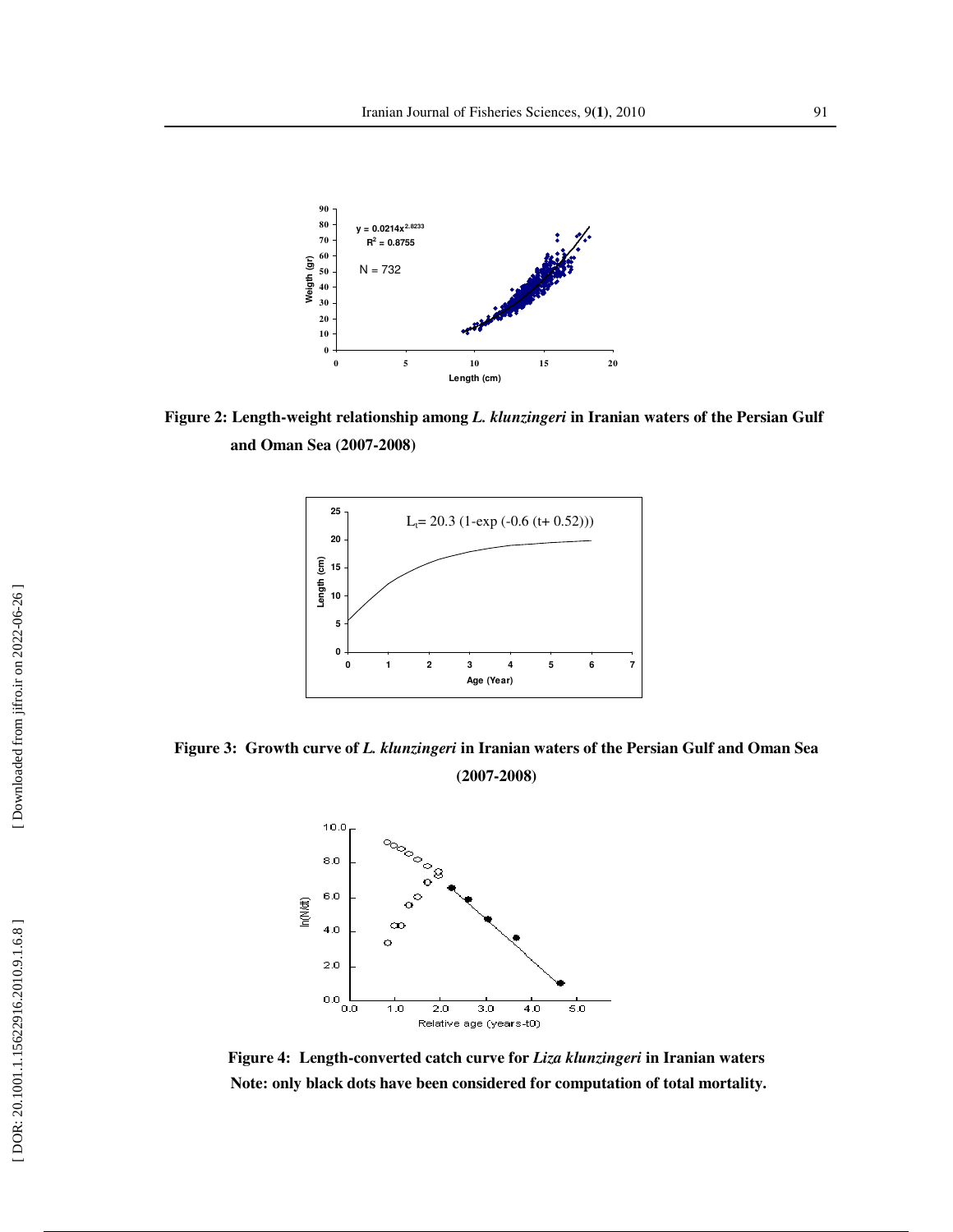# **Discussion**

The keeled mullet, *Liza klunzingeri*, has been reported from various parts of the Indian Ocean, the Mediterranean Sea as well as coastal waters of Japan and China (Golani, 2002). It is reported that there are significant stock numbers in the waters of the Persian Gulf (Valinasab *et al*., 2006).

The maximum recorded length in the present study was 183mm, although lengths of 200mm and 150mm have been reported by Carpenter *et al*., 1997. Maximum lengths of 225mm for this species have been reported by Valinasab *et al*., 2006 in Khouzestan waters.

The length-weight relationship found in the present study was:  $W = 0.0214$  F.L<sup>2.8233</sup>, indicating these animals exhibit isometric growth (King, 1995).

 Uncertainties exist when using FiSAT for growth performance estimates; due to the fact that several combinations of L ∞ and K values might give the same value of Rn, keeping in mind that  $L\infty$  and K are negatively correlated (Moreau *et al*., 1986; Pauly & Morgan, 1987). *Liza klunzingeri* is native to the Arabian Sea, Indian Ocean and the Persian Gulf (Randall, 1995). It is, therefore, a shared marine fish resource comprising several stocks. Unfortunately, there is scarcity of information on growth parameters of the species locally or regionally (Dadzie *et al*., 2005), and only a few reports are available on closely-related species (Morgan, 1981,1985; Al-Husaini, 2002). From comparative data on growth performance of *L. klunzingeri* with other teleosts from the other regions in the

Persian Gulf (Table 1), the present results suggest that the species exhibits a lower growth performance than all species so far studied, and that the L ∞ of 20.3cm FL (equivalent to 22cm TL) is rather low.

 Sparre & Venema, 1998 have suggested that correlated parametric values adjust themselves to provide a similar growth pattern represented by  $\varphi$ . Notably, the  $\varphi$ values estimated for Iranian south coast stock were comparable to those for other stocks of *L. klunzingeri* in Kuwaiti waters, suggesting a similar growth pattern across different populations. Dadzie *et al*., 2005 have reported a growth performance index of 2.45 for *L. klunzingeri* in Kuwaiti waters.

 The study found that the age at zero length (t <sup>0</sup>) was -0.52 indicating that juveniles grow more quickly than the predicted growth curve for adults (King, 1995).

The total mortality coefficient of 2.31.yr<sup>-1</sup> estimated for *L. klunzingeri* in this study is an average value when compared with a very high value of  $4.61.\text{yr}^{-1}$  for the same species from Kuwait Bay, where the fish is over-exploited (Dadzie *et al*., 2005), and low values in other studies in the region: 1.499 to 1.618.yr-<sup>1</sup> (Morgan, 1985), 1.20.yr-<sup>1</sup> (Dadzie *et al.*, 2007) and 0.24 to 0.36.yr-<sup>1</sup> (Al-Husaini *et al*., 2001). The currently observed exploitation rate of 0.52 for *L. klunzingeri* in this study, estimated from the mortality rates, is low compared with corresponding values for this species in other regions of the Persian Gulf: 0.75 for *L. klunzingeri*  (Dadzie *et al*., 2005) in the Kuwaiti waters. The low exploitation rate, coupled with an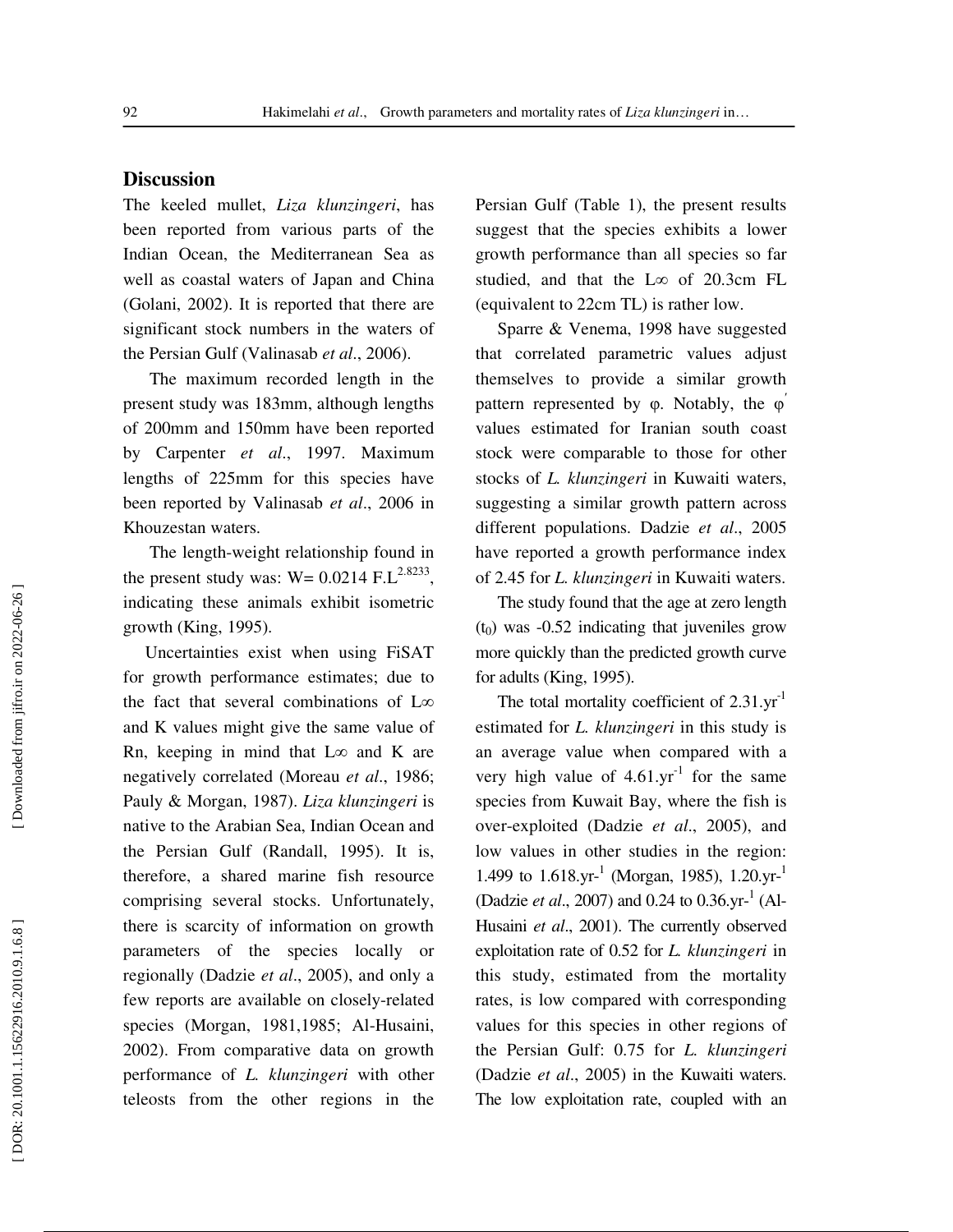average total mortality coefficient estimated in this study, leads to the suggestion that the species is moderately exploited in the Hormouzgan waters of the Persian Gulf and Oman Sea.

#### **Acknowledgement**

We are grateful to Prof. Stephen Dadzie of Kuwait University, Dr. Michael Gordon King and Ms Jenny Kallie of Australia for their critical review of this manuscript.

| <b>Species</b>       | $\mathbf{L}^{\infty}$ | <b>Growth Curvature</b> | Growth      | <b>Sources</b>           |
|----------------------|-----------------------|-------------------------|-------------|--------------------------|
|                      | (TL, cm)              | $(yr^{-1})$             | performance |                          |
| Liza klunzingeri     | $22*$                 | 0.60                    | 2.39        | Present study            |
| Parastromateus niger | 65                    | 0.34                    | 3.16        | Dadzie et al. (2007)     |
| Pomadasys kaakan     | 62.2                  | 0.27                    | 3.004       | Al-Husaini et al. (2001) |
| Pampus argenteus     | 32.5                  | 0.50                    | 2.72        | Morgan $(1985)$          |
| Liza klunzingeri     | 24.8                  | 0.46                    | 2.452       | Dadzie et al. (2005)     |

## **Table 1: Comparison of growth parameters of** *Liza klunzingeri* **with other fish species in the Persian Gulf**

**\* Since FL was used in our study, the value (20.3 cm FL) was converted to TL using the conversion factor derived by Randall, 1995.** 

### **References**

- **Abou-Seedo, F., 1992.** Abundance of fish caught by stake-traps (hadra) in the intertidal zone in Doha, Kuwait Bay. Journal of Kuwait University (Science), **19:**91- 98.
- **Abou-Seedo, F.S. and Al-Khatib, H.Y., 1995.** A histological and macroscopic study of ovarian development in the grey mullet, *Liza carinata* (Valenciennes 1836). Journal of Kuwait University (Science),, **22:**239- 254.
- **Abou-Seedo, F.S. and Dadzie, S., 2004.** Reproductive cycle in the male and female grey mullet, *Liza klunzingeri* in the Kuwaiti waters of the Persian Gulf. Cybium, 28**(2):**97-104.
- **Abou-Seedo, F.S., Dadzie, S. and Al-Kanaan, K.A., 2003.** Sexuality, sex change and maturation pattern in yellowfin seabream, *Acanthopagrus latus* (Hottuyn, 1782) (Teleostei: Sparidae). Journal of Applied Ichthyology, **19:**65-73.
- **Abou-Seedo, F.S., Otieno, M.J. and Dadzie, S., 2002.** Length-weight relationship, condition factor and gonadosomatic index of *Liza klunzingeri* (Day, 1888) in Kuwait Bay: Comparison of data from 1980s and 1990s. Zoology of Middle East, **25:**37- 47.
- **Al-Husaini, M., Al-Ayoub, S., Safar, S., Al-Wazan, Z., Al-Jazzaf, S., 2001.** Age, growth, mortality and yield-per-recruit for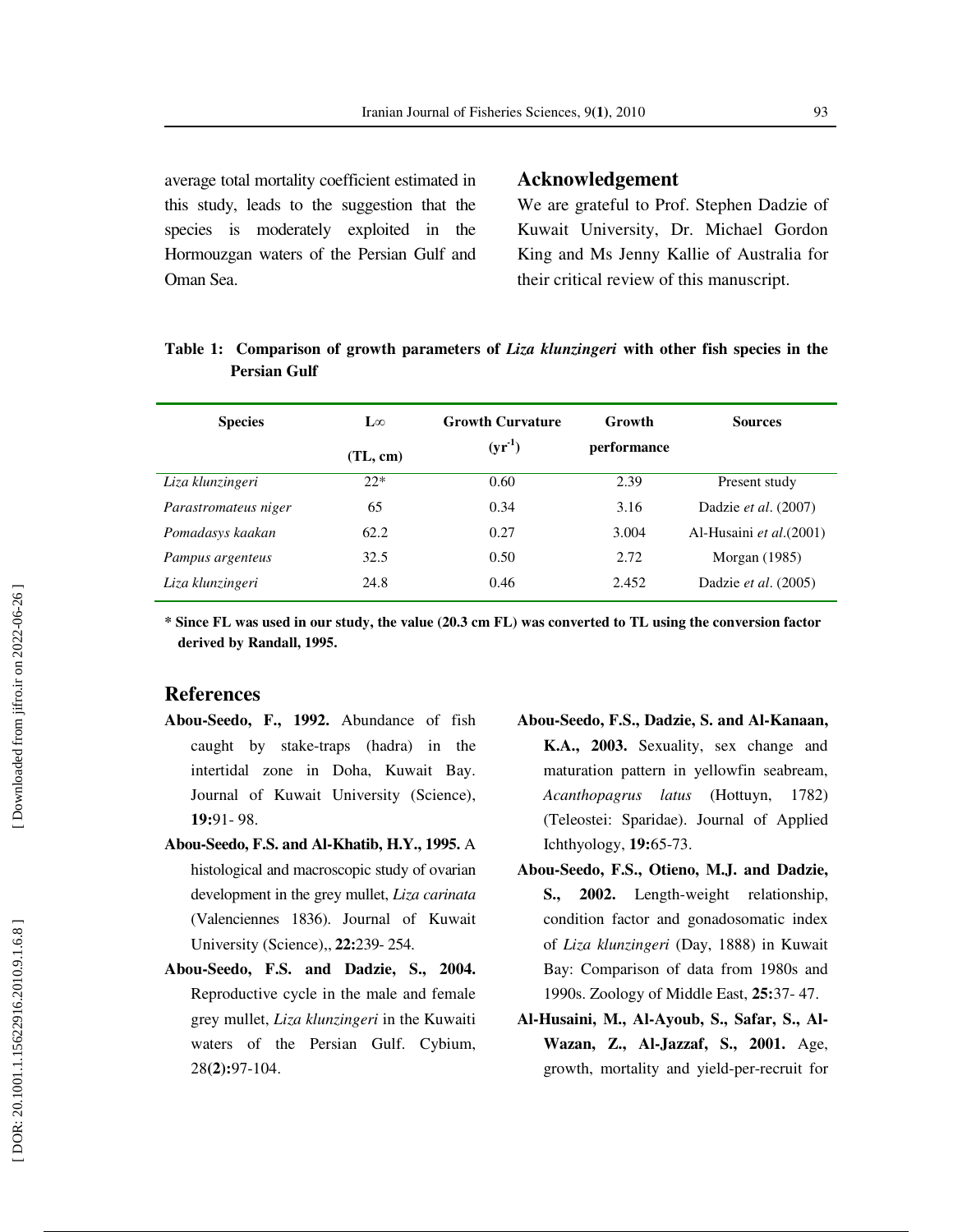nagroor, *Pomadasys kaakan*, in Kuwait's waters. Fisheries Research, **59:**101-115.

- **Al-Husaini, M., 2002.** Fishery of shared stock of the silver pomfret, *Pampus argenteus*, in the Northern Gulf; a case study. *In*: FAO expert Consultation on the Management of shared Fish Stocks. FAO Fisheries Report, 695**(Suppl.):** 44-56. Rome, Italy.
- **Ali, T.S. and Mahmood, A.R., 1993.** Growth, mortality and stock assessment of silver pomfret, *Pampus argenteus* (Euphrasen) in north western Persian Gulf. Journal of Agriculture research, **3:**18-32.
- **Beverton, R.J.H and Holt, S.J., 1957.** On the dynamics of exploited fish populations. Fish Investigation, 19**(2):**1-533.
- **Beverton, R.J.H and Holt, S. J., 1966.** Manual of methods for fish stock assessment. Part 2. Tables of yield functions. FAO Fisheries Technical Paper. No. 38, 67.
- **Bishop, J.M., 2002.** Fishing and mariculture. *In*: (N.Y., Khan, M. Munawar & A.R.G. Price, eds.), The Gulf Ecosystem: Health and Sustainability Leiden. Backhuys Publishers, The Netherlands. pp.253-277.
- **Bishop, J.M., 2003.** History and current checklist of Kuwait's ichthyofauna. Journal of Arid Environment, **54:**237-256.
- **Carpenter, K.E., Krupp, F., Jones, D. J. and Zojonz, U., 1997.** Living marine resources of Kuwait, Eastern Saudi Arabia, Bahrain, Qatar and the United Arab Emirates. FAO Species Identification Field Guide for Fishery Purposes. 203P. Rome, Italy.
- **Dadzie, S., 2007a.** Vitellogenesis, oocyte maturation pattern, spawning rhythm and spawning frequency in *Otolithes ruber* (Schneider, 1801) (Sciaenidae) in the

Kuwaiti waters of the Persian Gulf. Marine Science, **71:**239-248.

- **Dadzie, S., 2007b.** Food and feeding habits of the black pomfret, *Parastromateus niger* (Carangidae) in the Kuwaiti waters of the Persian Gulf. Cybium, **31:**77-84.
- **Dadzie, S. and Abou-Seedo, F., 2008.** Reproductive guilds (maturation, spawning frequency and fecundity) in the black pomfret, *Parastromateus niger* (Carangidae) in the Kuwaiti waters of the Persian Gulf. Journal of Applied Ichthyology, **24:**562-568.
- **Dadzie, S., Abou-Seedo, F.S. and Al-Shallal, E.T., 1998.** The onset of spawning in the silver pomfret, *Pampus argenteus* (Euphrasen) in Kuwait waters and its implications for management. Fisheries Management and Ecology, **5:**501-510.
- **Dadzie, S., Abou-Seedo, F.S. and Al-Shallal, E.T. 2000a.** Reproductive biology of the silver pomfret, *Pampus argenteus* (Euphrasen) in Kuwait waters. Journal of Applied Ichthyology, **16:**247-253.
- **Dadzie, S., Abou-Seedo, F.S. and Al-Qattan, E., 2000b.** The food and feeding habits of the silver pomfret, *Pampus argenteus* (Euphrasen), in Kuwait waters. Journal of Applied Ichthyology, **16:**61-67.
- **Dadzie, S., Abou-Seedo, F.S. and Manyala, J. O., 2000c.** Length-weight relationship and condition factor of *Pampus argenteus* (Euphrasen, 1788) in Kuwait waters. Kuwait. Kuwait Journal of Science Engineering, **27:**123-135.
- **Dadzie, S., Abou-Seedo, F.S. and Manyala, J. O., 2005.** Aspects of the population dynamics of *Liza klunzingeri* in the Kuwait Bay. Cybium, **29:**13-20.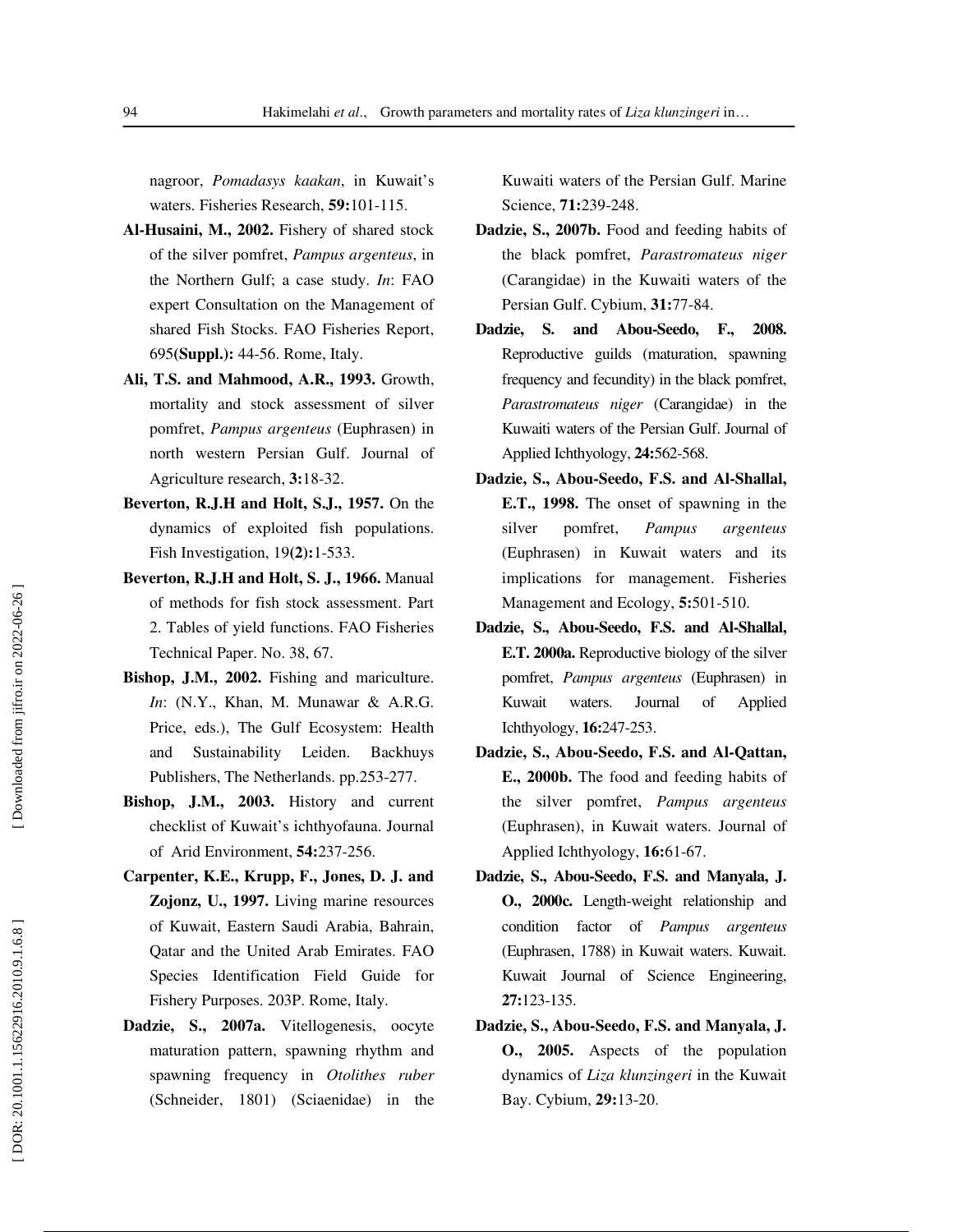- **Dadzie, S., Abou-Seedo, F. and Moreau, J., 2007.** Population dynamics of *Parastromateus niger* in Kuwaiti waters as assessed using length-frequency analysis. Journal of Applied Ichthyology, **23:**592-597.
- **Gayanilo, F.C. Jr. and Pauly, D. (eds)., 1997.** The FAO-ICLARM Stock Assessment Tools (FiSAT) Reference Manual. 262P. FAO Computerized Information Services. (Fisheries). No. 8.
- **Gayanilo, F.C. Jr., Sparre, P. and Pauly, D., 2002.** The FAO-ICLARM Stock Assessment Tools II (FiSAT II Ver. 1.0). FAO. URL: http://www.fao.org/fi/statist/ fisoft/ fisat/ index.
- **Golani, D., 2002.** Mugilidae, grey mullet, *Liza carinata*. Department of Evolution, Systematics and Ecology, the Hebrew University.
- **King, M., 1995.** Fisheries Biology, Assessment and Management. Fishing News Book. 34P.
- **Morgan, G.R., 1981.** The use of catch variation in assessment of some fish stocks in Kuwait. *In*: (Mathews C.P., ed.), Marine Science Capabilities of Kuwait. Kuwait Institute for Science Research, pp.1-10.
- **Morgan, G.R., 1982.** Preliminary stock assessment of zobaidy, *Pampus argenteus*. *In*: (Mathews C.P., ed.), Final Report. Proc.<br>3<sup>rd</sup> Shrimp and Fin Fisheries Management Workshop Kuwait Institute for Science Research, **2:**296-313.
- **Morgan, G.R., 1985.** Stock assessment of the pomfret (*Pampus argenteus*) in Kuwait waters. Journal du Conseil International pour l'Exploration de la Mer., **42:**3-10.
- **Moreau, J., Bambino, C.A. and Pauly, D., 1986.** Indices of overall growth performance of 100 tilapia (Cichlidae) populations. *In*: (J.L.

Maclean, L.B. Dizon and L.V. Hosillos eds.). The  $1<sup>th</sup>$  Asian fisheries forum. Asian Fisheries Society, Manila, Philippines, pp.201-206.

- **Pauly, D., 1980.** On the interrelationships between natural mortality, growth parameters and mean environmental temperature in 175 fish stocks. Journal du Conseil International pour l'Exploration de la Mer., **39:**175-192.
- **Paully, D., 1983.** Some methods for the assessment of tropical fish stocks. FAO Fisheries Technical Paper. 234, Rome, Italy. 52P.
- **Pauly, D., 1984.** Length-converted catch curves: a powerful tool for fisheries research in the tropics. Part II Fishbyte, **2:**12-19.
- **Pauly, D. and Morgan, G.R., (Eds.), 1987.** Length-based methods in fisheries research. ICLARM Conf. Proc. 13, International Centre for Living Aquatic Resources Management, Manila, Philippines.
- **Randall, J.E., 1995.** Coastal Fishes of Oman. University of Hawaii Press. Honolulu, USA. 439P.
- **Sparre, P. and Venema, S.C., 1998.** Introduction to tropical fish stock assessment. Part 1. FAO Fisheries Technical Paper No. 306.1, Rev. 1. FAO, Rome, Italy. 450P.
- **Valinassab, T., Seyfabadi, S.J., Javadzadeh, N. and Safikhani, H., 2006.** Reproduction of Klunzinger Mullet, *Liza klunzingeri*, in coastal waters of Khouzestan Province (Persian Gulf). Iranian journal of Fisheries Sciences. 6(2):129-142.
- **Wright, J.M., Abou-Seedo, F. and Clayton, D.A., 1996.** Long term changes in the fish assemblage of Sulaibbikhat Bay, Kuwait. Kuwait Journal of Science Engineering, **23:**47-60.